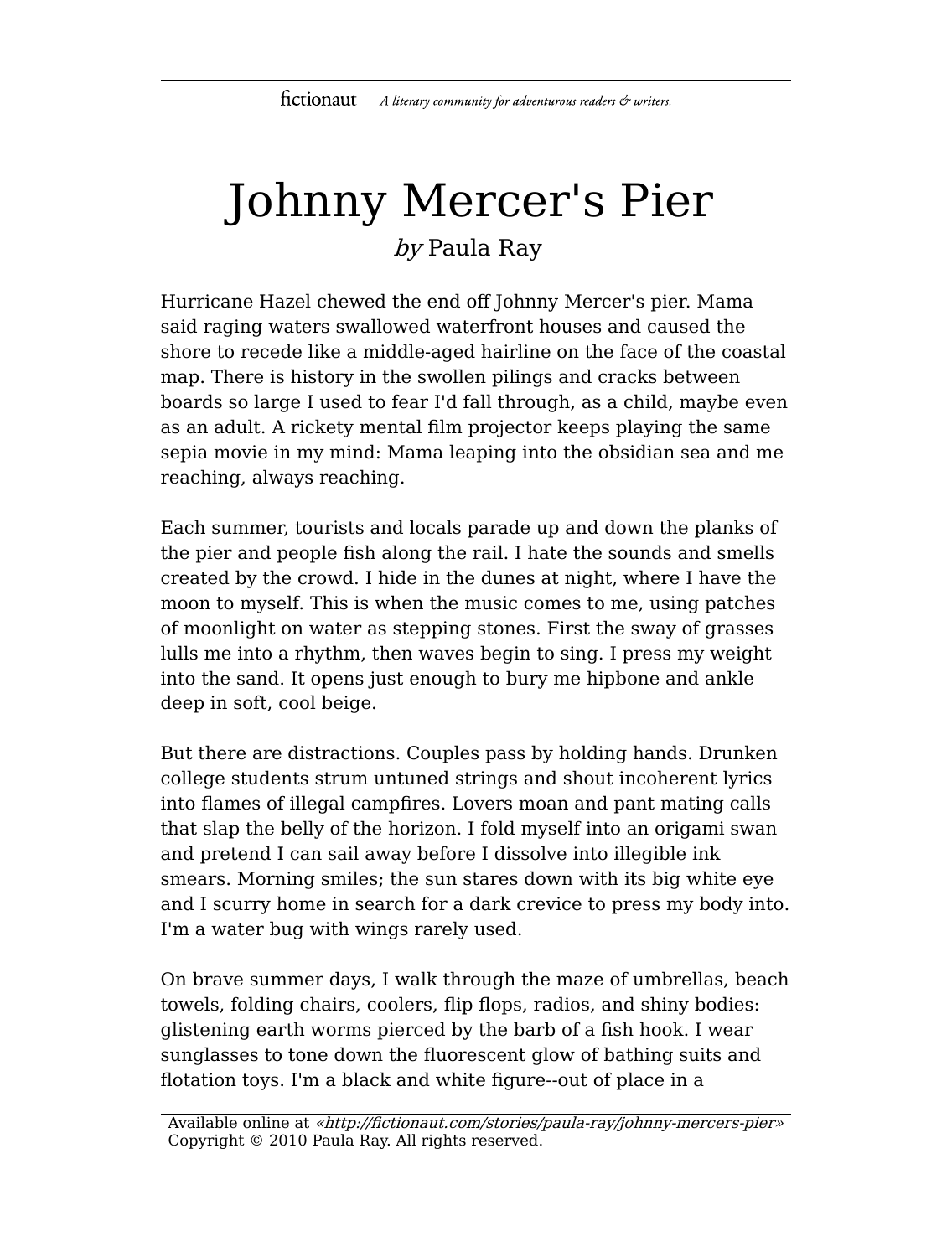Saturday morning cartoon. The sky is littered with bug-eyed kites and planes dragging toilet paper behind them, advertising pizza and car insurance.

In the fall, yellow school buses gather giggling children. Their parents are locked away in mirror-windowed towers, cages, and cubicles. SUV's cluster the park edge where dedicated moms and dads are plastered to bleachers along the soccer field. As the autumn leaves fall onto dying lawns, the litter on the beach begins to disappear. I pray for snow to sterilize the sand.

During the winter, I wrap myself like a wound and climb the steps onto Johnny Mercer's pier. I take my clarinet and lean into the wind, force myself to the very end where the only light visible leaks through holes in the tin sky. Mama watches; I sometimes see her winking.

With hobo gloves, I assemble my clarinet and grease each cork. I suck on a reed and remember those homemade popsicles Mama used to make in ice trays. The ocean mist sprays my face and fingertips. My skin is confused. It can't decide if it's freezing or burning. I press the mouthpiece onto my bottom lip; run my tongue along its crystal tip as my fingers strangle the ebony body, bejeweled with silver rings and buttons. One long hot breath followed by another causes clouds to seep from the bell. This is when I bite down with the pressure a bitch applies to the nape of her puppy's neck. I push notes through the instrument. Some are thin and light, others thick and dark. The textures vary, depending on speed and volume. Condensation dances inside the glass mouthpiece.

Mama raises her head from her watery grave and listens. She floats above the waves, white gown billowing and swirling on the water. I serenade her, show her I became a musician, just like she said I would. I play the second movement, the Romanza, from Poulenc's Clarinet Sonata. She comes closer. I hear a gull shriek a warning. I